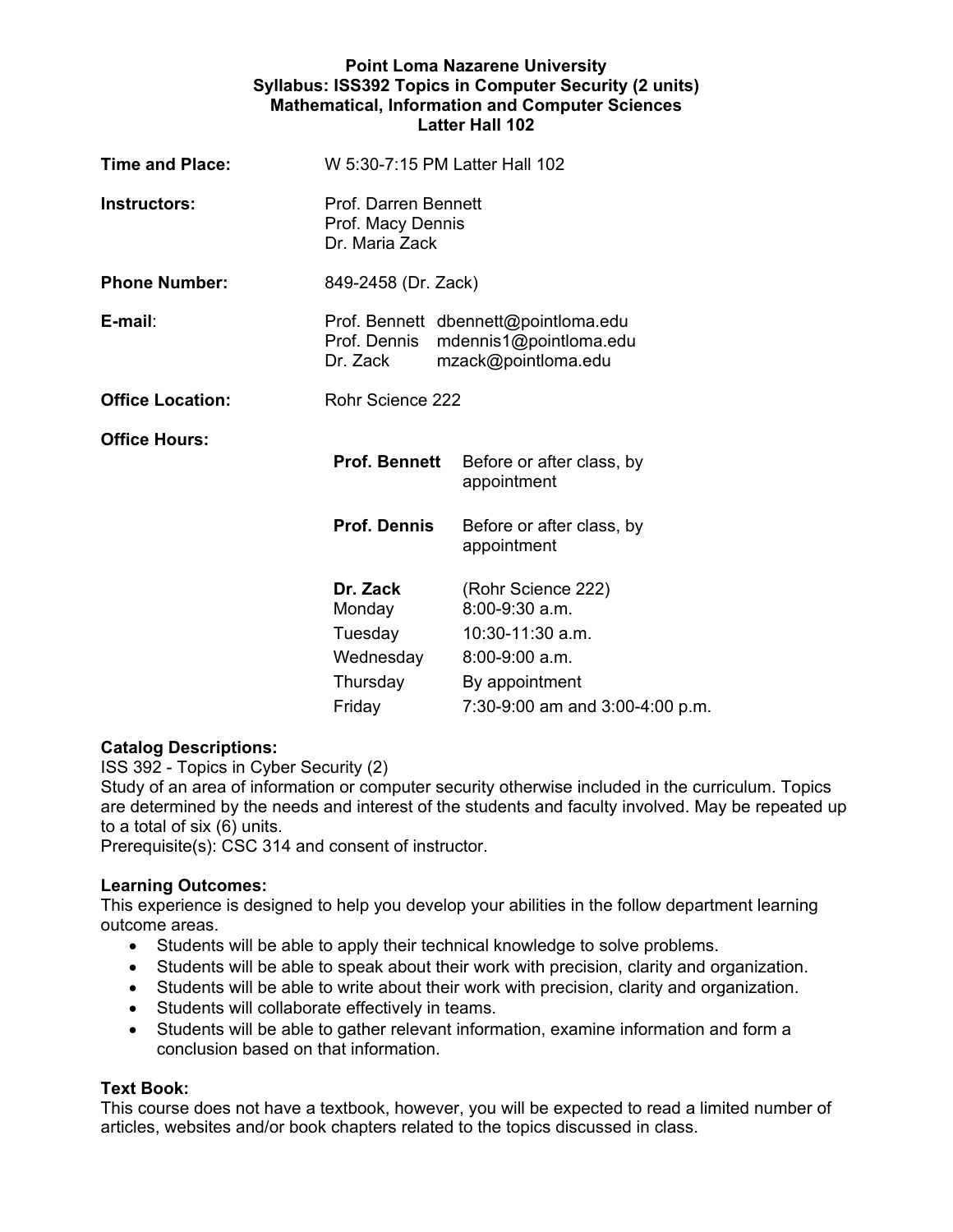# **Grading:**

Grades are based on the total number of points accumulated throughout the course. The points for each activity are:

| <b>Homework</b>                | 500  |
|--------------------------------|------|
| <b>Group Tool Presentation</b> | 100  |
| <b>Project Check-Points</b>    | 150  |
| <b>Final Project</b>           | 250  |
|                                |      |
| <b>Total Points</b>            | 1000 |

Approximate minimal points required to obtain a given grade are:

|   |             | (875, 900) | (775, 800) | (675, 700) |
|---|-------------|------------|------------|------------|
|   | [925, 1000] | [825, 875] | [725, 775] | [625, 675] |
| - | [900, 925)  | [800, 825] | [700, 725] | [600, 625] |

Note that scores of 599 or lower will result in an F.

## **Homework:**

Homework will be assigned each day at the end of class. All homework assigned in a week will be **due in class** the next Wednesday. No late homework will be accepted except by prior arrangement or with a documented emergency. Homework assignments are posted in Canvas. The object of the homework is to learn how to do the problems so work carefully on each assignment. Note that some assignments will be turned in via Canvas.

# **Project Check-Points:**

You will work in a team of 3-4 to complete a final project. To make sure that your team is on track, there are a number of project check points (see the calendar).

# **Final Project:**

Your final project will relate to analyzing a particular type of cyber security attack and presenting a 20-25 minute presentation on that attack. Every member of your group will be expected to speak and each member will be asked a question about the project. So be sure that you share the work equally and that all members understand the details. We will also be using the Team Rubric to assess participation along the way. Your presentation will be given the night of the final exam, **WEDNESDAY DECEMBER 13, 7:30-10:00 P.M.** 

# **Final Exam: Date and Time:**

The final exam date and time is set by the university at the beginning of the semester and may not be changed by the instructor. This schedule can be found on the university website and in the course calendar. Because your final exam is a group project, no requests for early examinations will be approved. Only in the case that a student is required to take three exams during the same day of finals week, is an instructor authorized to consider changing the exam date and time for that particular student, however because this is a group project, it will be very difficult to make any changes.

#### **University Mission:**

Point Loma Nazarene University exists to provide higher education in a vital Christian community where minds are engaged and challenged, character is modeled and formed, and service is an expression of faith. Being of Wesleyan heritage, we strive to be a learning community where grace is foundational, truth is pursued, and holiness is a way of life.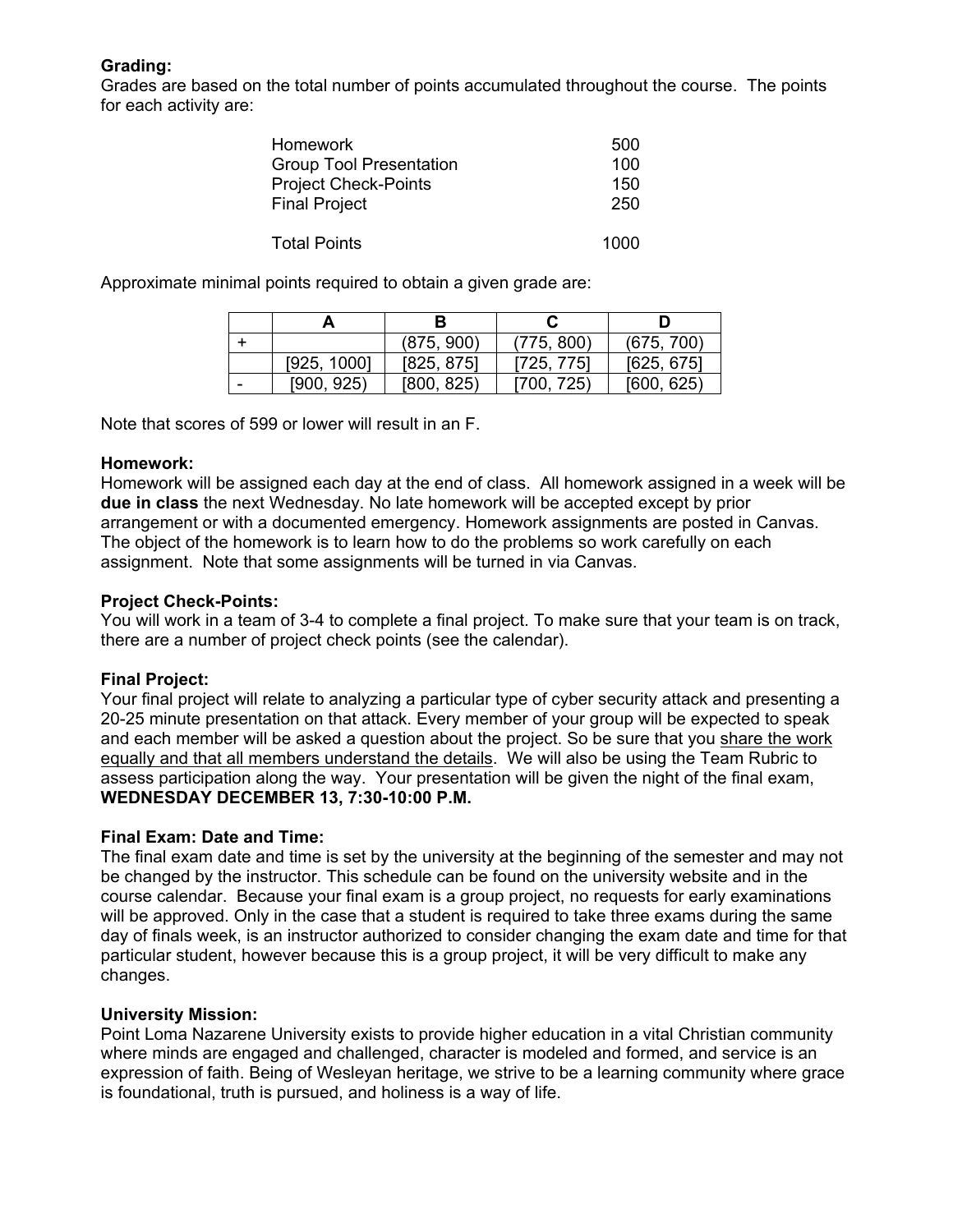### **Department Mission:**

The Mathematical, Information, and Computer Sciences department at Point Loma Nazarene University is committed to maintaining a curriculum that provides its students with the tools to be productive, the passion to continue learning, and Christian perspectives to provide a basis for making sound value judgments.

## **Credit Hours/Required Hours and Academic Units**

In the interest of providing sufficient time to accomplish the stated course learning outcomes, this class meets the PLNU credit hour policy for a 2-unit class delivered over 15 weeks.

## **Attendance:**

Attendance is expected at each class session. In the event of an absence you are responsible for the material covered in class and the assignments given that day.

Regular and punctual attendance at all classes is considered essential to optimum academic achievement. If the student is absent from more than 10 percent of class meetings, the faculty member can file a written report which may result in de-enrollment. If the absences exceed 20 percent, the student may be de-enrolled without notice until the university drop date or, after that date, receive the appropriate grade for their work and participation. See https://catalog.pointloma.edu/content.php?catoid=28&navoid=1761#Class\_Attendance in the

Undergraduate Academic Catalog.

## **Class Enrollment:**

It is the student's responsibility to maintain his/her class schedule. Should the need arise to drop this course (personal emergencies, poor performance, etc.), the student has the responsibility to follow through (provided the drop date meets the stated calendar deadline established by the university), not the instructor. Simply ceasing to attend this course or failing to follow through to arrange for a change of registration (drop/add) may easily result in a grade of F on the official transcript.

# **Academic Accommodations:**

If you have a diagnosed disability, please contact PLNU's Disability Resource Center (DRC) within the first two weeks of class to demonstrate need and to register for accommodation by phone at 619-849-2486 or by e-mail at DRC@pointloma.edu. See Disability Resource Center for additional information. For more details see the PLNU catalog: https://catalog.pointloma.edu/content.php?catoid=28&navoid=1761#Academic\_Accommodations

Students with learning disabilities who may need accommodations should discuss options with the instructor during the first two weeks of class.

#### **Academic Honesty:**

Students should demonstrate academic honesty by doing original work and by giving appropriate credit to the ideas of others. Academic dishonesty is the act of presenting information, ideas, and/or concepts as one's own when in reality they are the results of another person's creativity and effort. A faculty member who believes a situation involving academic dishonesty has been detected may assign a failing grade for that assignment or examination, or, depending on the seriousness of the offense, for the course. Faculty should follow and students may appeal using the procedure in the university Catalog. See

https://catalog.pointloma.edu/content.php?catoid=28&navoid=1761#Academic\_Honesty for definitions of kinds of academic dishonesty and for further policy information.